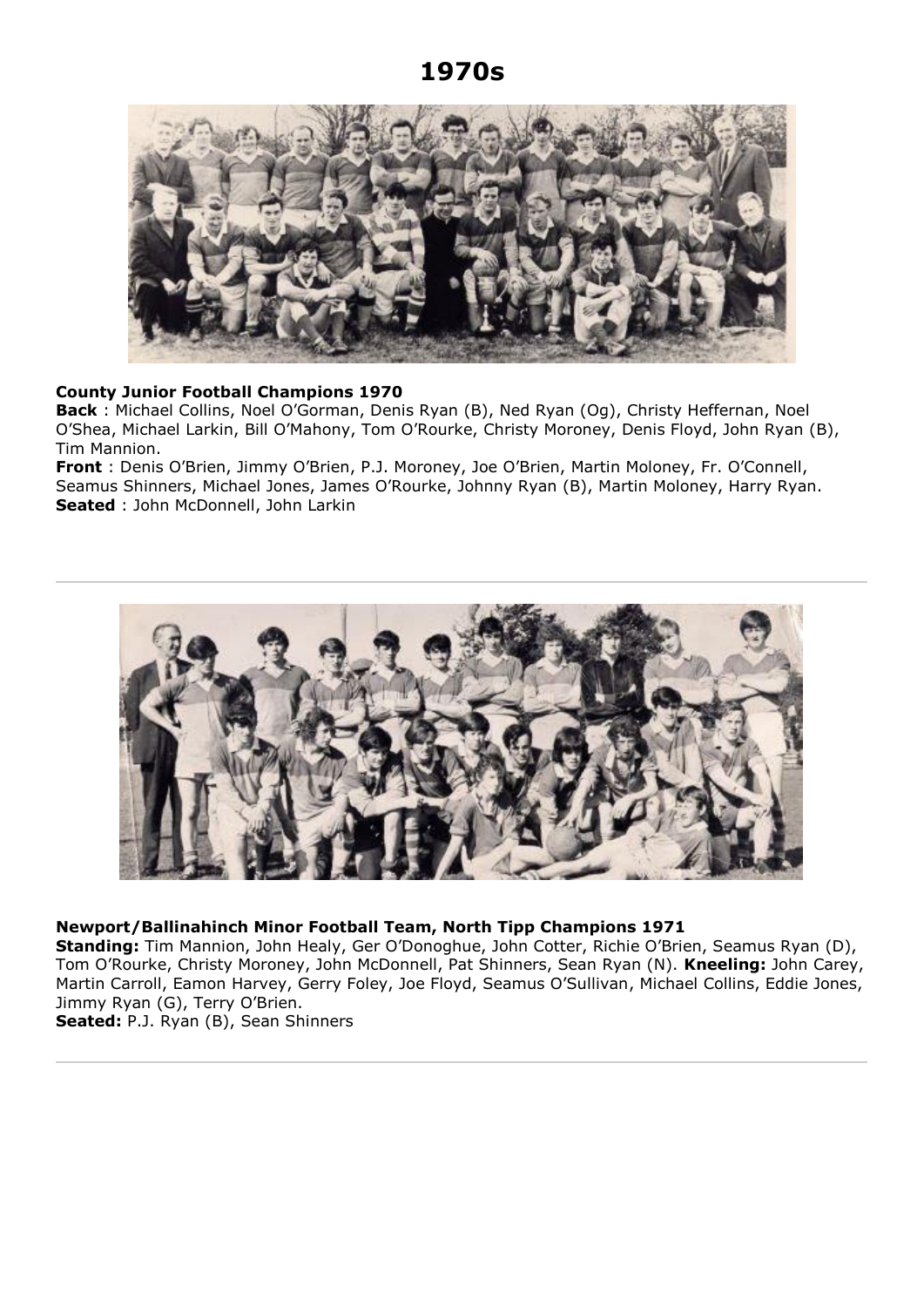

# **Newport S.H. team, county semi-finalists 1973**

**Back** : Noel O'Gorman, Joe Ryan (M), Christy Moroney, Michael Ryan (C), Seamus Shinners, Ned Ryan (Og), Jack Ryan (D), John Lee.

**Front** : Joe O'Brien, Michael O'Brien, John O'Brien, Michael Jones, John Ryan (B), Pat Shinners, Jimmy O'Brien



**Newport Under 12 hurling team, winners North Tipp (B) championship 1978 Back** : Con McGrath, Pat Keating, Eamon Ryan, Kieran Ryan (M), Declan O'Brien, Frank Shinners. **Middle** : Liam Jones, Richard Ryan, Ml Gleeson, Anthony McBride, John Ryan (Ashroe), Gerard Ryan (Ashroe).

**Front Row** : Denis Ryan, Ml Ryan, John Collins, Timmy Ryan. Young boy in front: Thomas Jones